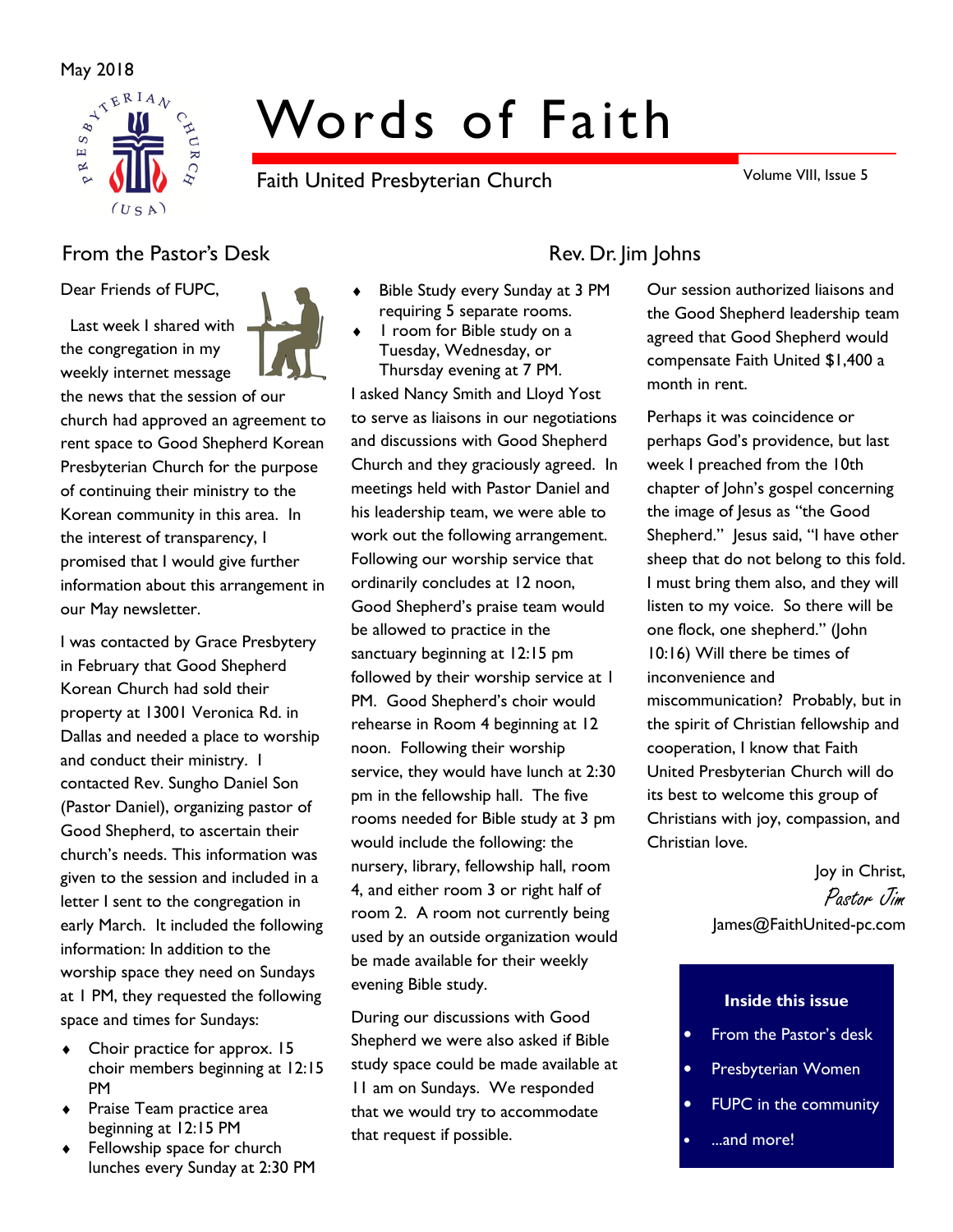# Presbyterian Women Mary Marxer

FUPC Presbyterian Women Bible studies/ Circles meet monthly. Feel free to contact Mary Marxer if you need more information or contact a circle leader. The 2017-2018 Bible study is Cloud of Witness, books are available for purchase at \$11 each.



Tuesday Morning Circle-2nd Tuesday, 10:30 a.m. Next meeting, 5/8. Circle moderator, Linnie Hinkle.

Thursday Morning Circle-2nd Thursday, 10 am at the church, Next meeting, 5/10. Co-Moderators, Patsy Craig and Sharon Meurer.

Tuesday Evening Circle-3rd Tuesday, 7:00 pm in members homes. Next meeting, 5/15, Circle moderator, Irene Simpson.

The Starboard Stitchers no longer meet on a monthly basis. You have the opportunity to help with the animal project. They have placed patterns and items needed for finishing the animals in the credenza in the front of the Adult Sunday School room (Double Room #4). They encourage you to help by sewing or stuffing the items as they are much appreciated by the nurses and children. Return finished animals to bottom of credenza and they'll be sure to get them down to the clinic. Lois Duell or Lorna Acker can help if you have any questions.

## Outreach & Evangelism Gail Crumpler

**Monthly Pancake Community Breakfast** will be May 12 from 8-10am. Join us as we meet our neighbors and make new friends. Consider joining us this month and perhaps invite a friend or neighbor.





The mission of Project Transformation is to support underserved children at churches located in the heart of low income neighborhoods. They are looking for caring  $\sf{Fransformation}$  volunteers to read with children in grades 1-5 on the mornings of July 2, 3 & 5 at Chapel Hill Methodist Church. They would like to have at least 10 volunteers from our

church. Several of us read with the children last summer. They paired each of us with the same child each day. The children seemed to enjoy reading to us as much as we enjoyed listening to them. We hope you will give some of your time to this worthwhile cause. Let Gail Crumpler know if you are interested.

## New Member Orientation Class!

The interim pastor will be conducting a New Member Orientation Class Sunday, May 6 during our normal Sunday School Hour from 9:30 to 10:30 am. in the Pastor's office. All persons interested in becoming a member of Faith United Presbyterian Church should notify the interim pastor and plan to attend this meeting. New members will be received during the worship service on Pentecost Sunday, May 20.

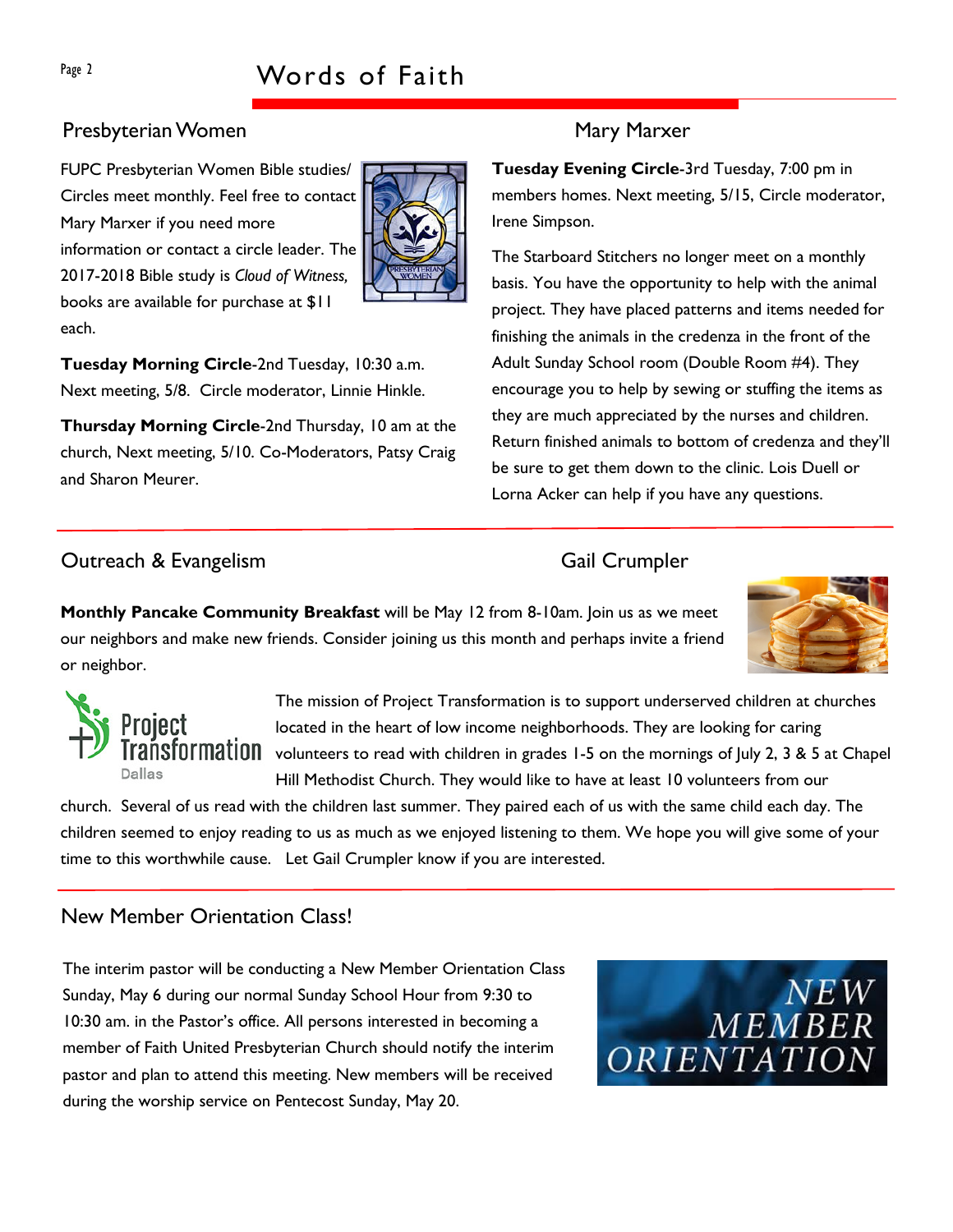# Happy Birthday!

#### May 1

Nathan Miller

#### May 2

- Anne Kirchmeyer
- Mary Marxer

#### May 3

Charlie Cole

# Prayer Concerns

May 4

May 6

May 9

George Mills

Bobbie Jones

※ Jan Cole

### Rehab/At Home:

- **Bobbie Jones**
- Margaret Jones
- Anne Mobley
- Wanda Mosher
- **Freddie Simmons**

## Prayers for:

- Dale Durcholz
- **Flizabeth Hendricks**

May 11

May 15

May 16

 $*$  Fiona Coughenour

Grace Stottlemyer

Linnie Hinkle

\* Joan Nelson

- Roger Jones
- ♥ Ray Kirchmeyer (David's brother)
- Sugie Maxfield
- ♥ Glen Sparks
- ♥ Alan Swope
- Dennis Van Deventer
- Margaret Plunkett
- Sherrard family

# May 17

 Cathy Marxer May 30 \* Steve Nelson



Next newsletter is June 2018. Deadline for articles, Friday, May18. Contact church office or Brenda Swindle via email to submit articles.

# Sunday School

The Searchers class continues to meet at 9:30 in the Library/Resource Room. Led by Alison Meier, the class is currently using the PC(USA) curriculum for 2018: Feasting on the Word.

The Weekly Bible Study, led by Rich Lewis will not meet Sundays, 4/29 or 5/6. They will resume the class on Sunday, 5/13 with new study material. Meets in Double Classroom #4 at 9:30.





The Children's classes, Good Shepherd and Following Jesus will meet through Sunday, June 3 at 11 a.m. They will break for the summer season and resume on Sunday, Sept. 9.